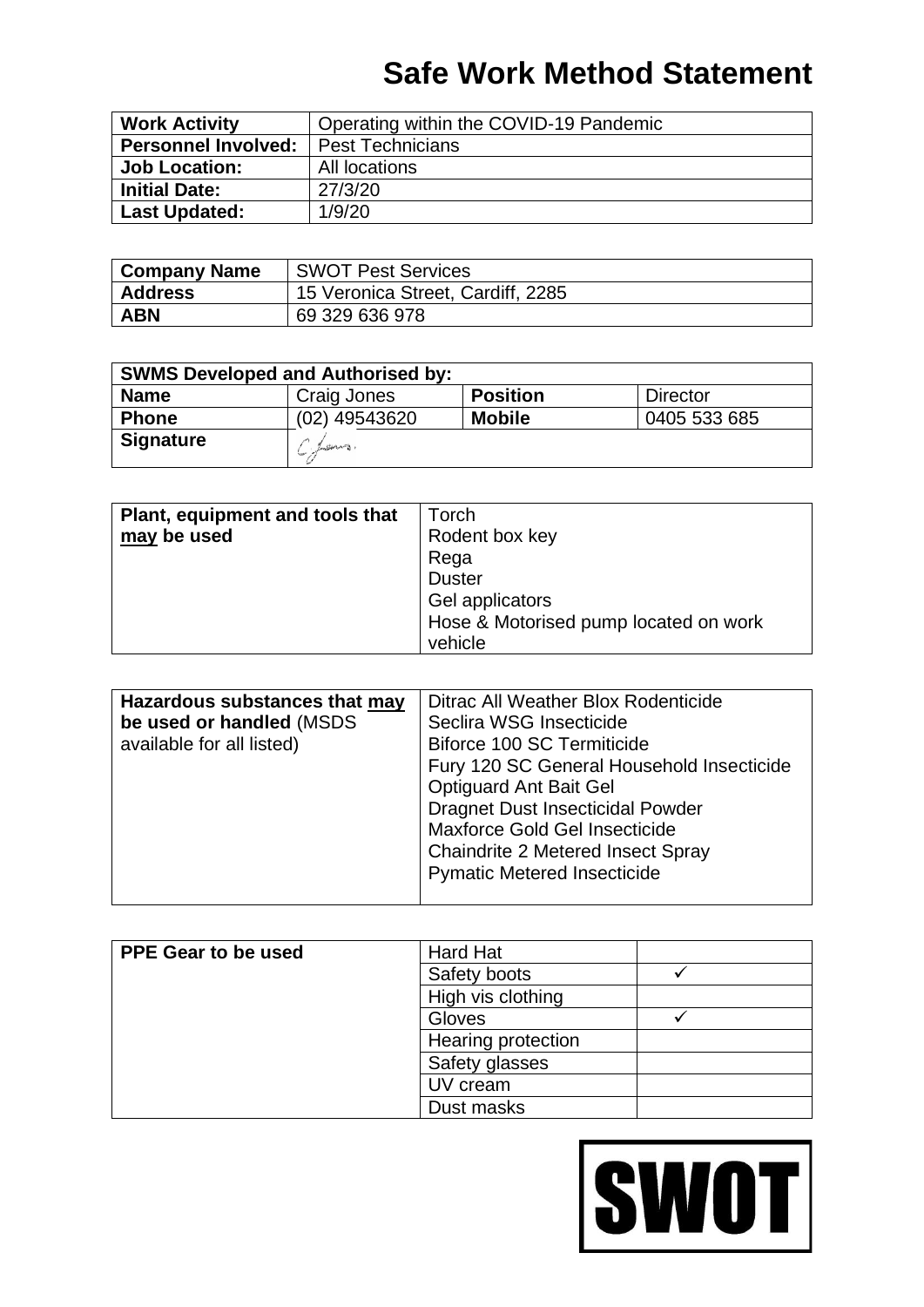|                            | 30+ Sunscreen            |   |
|----------------------------|--------------------------|---|
|                            | <b>Overalls</b>          |   |
|                            | Respirator               |   |
|                            | Other:                   |   |
| <b>Hazards to Consider</b> | Fall from ladder         | ✓ |
|                            | Fall from heights        |   |
|                            | Fall from scaffold       |   |
|                            | Contact with electricity |   |
|                            | Falling objects          |   |
|                            | Collapse                 |   |
|                            | Slips, trips and falls   |   |
|                            | Manual handling          |   |
|                            | Exposure to noise        |   |
|                            | Struck by moving plant   |   |
|                            | Inhalation of dust or    |   |
|                            | fumes                    |   |
|                            | Cuts                     |   |
|                            | Other:                   |   |

The following risk assessment is based on the below scale:

|            |                                                                | How likely is it to be serious?<br>NOTE: If a hazard is rated 1, 2 or 3, take action immediately. |                                          |                                                          |                                                                   |  |  |
|------------|----------------------------------------------------------------|---------------------------------------------------------------------------------------------------|------------------------------------------|----------------------------------------------------------|-------------------------------------------------------------------|--|--|
|            | What<br>damage<br>could<br>it cause?                           | Very likely<br>(could<br>happen<br>anytime)                                                       | Likely<br>(could<br>happen<br>sometimes) | <b>Unlikely</b><br>(could<br>happen, but<br>only rarely) | Very unlikely<br>(could<br>happen, but<br>probably<br>never will) |  |  |
| Risk Table | Death or<br>permanent<br>disability                            |                                                                                                   |                                          | $\overline{2}$                                           | 3                                                                 |  |  |
|            | Long term<br>illness or<br>serious<br>injury                   |                                                                                                   | $\mathbf{2}$                             | 3                                                        | 4                                                                 |  |  |
|            | <b>Medical</b><br>attention<br>and several<br>days off<br>work | $\overline{2}$                                                                                    | 3                                        | 4                                                        | 5                                                                 |  |  |
|            | <b>First aid</b><br>needed                                     | 3                                                                                                 | 4                                        | 5                                                        | 6                                                                 |  |  |

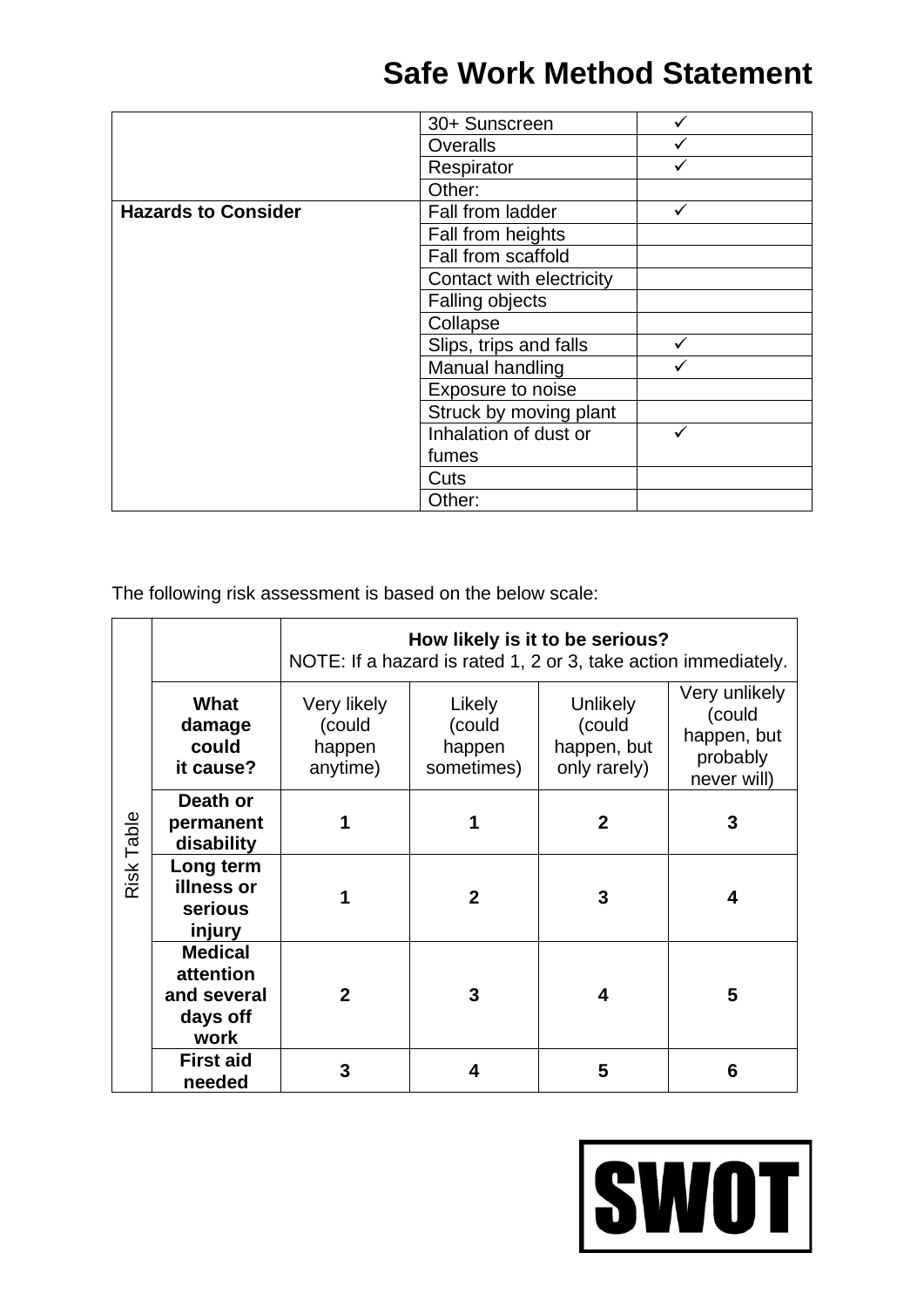| Step         | <b>Activity</b>                        | <b>Hazard Identification</b>                                              | Initial<br>Risk<br>Rating<br>(1-6) | <b>Controls Implemented</b>                                                                                                                                                                           | Revised<br>Risk<br>Rating<br>(1-6) | <b>Person Responsible</b>                                                 |
|--------------|----------------------------------------|---------------------------------------------------------------------------|------------------------------------|-------------------------------------------------------------------------------------------------------------------------------------------------------------------------------------------------------|------------------------------------|---------------------------------------------------------------------------|
|              | Preparing to drive vehicle<br>to site. | Unsafe vehicle, unsecured<br>items on vehicle tray.                       | $\overline{2}$                     | Ensure regular maintenance<br>checks are carried out to the<br>vehicle. Ensure all loose items<br>are secure. Ensure all<br>chemical is transported in<br>accordance to manufacturers'<br>guidelines. | 6                                  | Technician assigned<br>job.<br>Management of SWOT<br><b>Pest Services</b> |
|              |                                        | Unlicensed driver.                                                        |                                    | Manager to ensure regular<br>checks are carried out to<br>ensure all licenses are current.                                                                                                            |                                    |                                                                           |
| $\mathbf{2}$ | Equipment Check e.g.<br><b>PPE</b>     | Damaged or incorrect PPE,<br>e.g. damaged hoses,<br>pumps.                |                                    | Regular checks to all<br>equipment and supplies.<br>Manager to sign a completed<br>safety check list.                                                                                                 |                                    | Technician assigned<br>job.                                               |
|              |                                        | Limited supply of disposable<br>gloves and soap/sanitiser                 | 4                                  | Manager and technician to<br>ensure supply of gloves and<br>sanitiser is present. Supply<br>issues are to be<br>communicated immediately.                                                             | 6                                  | Management of SWOT<br><b>Pest Services</b>                                |
| 3            | Parking of Vehicle                     | Vehicle obstructing traffic,<br>pedestrians, emergency<br>vehicle access. | $\overline{2}$                     | Ensure vehicle is parked<br>safely, do not obstruct traffic,                                                                                                                                          | 5                                  | Technician assigned                                                       |
|              |                                        | Vehicle not secured.                                                      | 4                                  | pedestrians, emergency<br>vehicles etc, and is secured                                                                                                                                                | 5                                  | job.                                                                      |

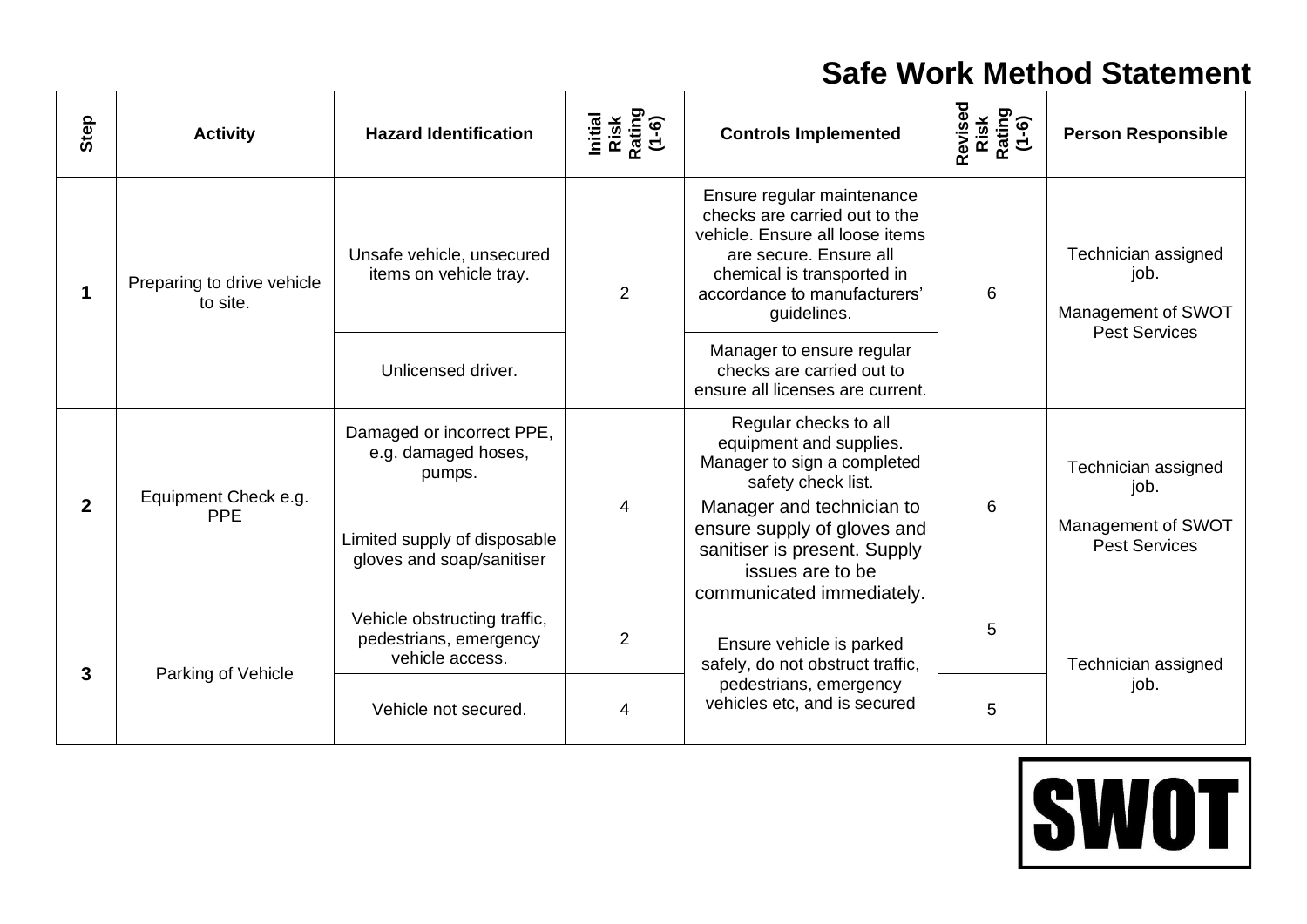|   |                             | Unauthorised personnel<br>near work area.                                                                 | 3              | Ensure a risk assessment is<br>carried out.                                                                                                                                                                                                                                                          | 5 |                             |
|---|-----------------------------|-----------------------------------------------------------------------------------------------------------|----------------|------------------------------------------------------------------------------------------------------------------------------------------------------------------------------------------------------------------------------------------------------------------------------------------------------|---|-----------------------------|
|   |                             | Lack of Knowledge of the<br>work site.                                                                    | $6\phantom{1}$ | Ensure a site inspection is<br>carried out to ensure SWOT's<br>technician is aware of all site<br>specific safety requirements.                                                                                                                                                                      | 6 |                             |
|   |                             | The presence of traffic,<br>pedestrians, animals.                                                         | 3              | Ensure it is safe to proceed<br>onto site.                                                                                                                                                                                                                                                           | 5 |                             |
| 4 | <b>Safely Entering Site</b> | Unaware of current<br>measures in place to<br>protect from COVID-19                                       | 3              | Management to ensure all<br>current measures and<br>expectations have been<br>communicated to assigned<br>technician.<br>Technician is to wash hands<br>with soap and water for 20<br>seconds/sanitise, wear<br>disposable gloves and wear<br>respirator prior to entry and<br>touching any surface. | 5 | Technician assigned<br>job. |
| 5 | <b>Site Risk Assessment</b> | Unauthorised personnel in<br>close proximity to work<br>area. The potential to slip,<br>trip and/or fall. | 4              | Ensure a site specific risk<br>assessment is carried out to<br>ensure all potential hazards<br>are identified and the site is<br>safe to commence task.                                                                                                                                              | 5 | Technician assigned<br>job. |
|   |                             | Animals on site, e.g. dog,<br>cat, birds.                                                                 | $6\phantom{1}$ | Have animals/pets removed<br>from the area being treated.                                                                                                                                                                                                                                            | 6 |                             |

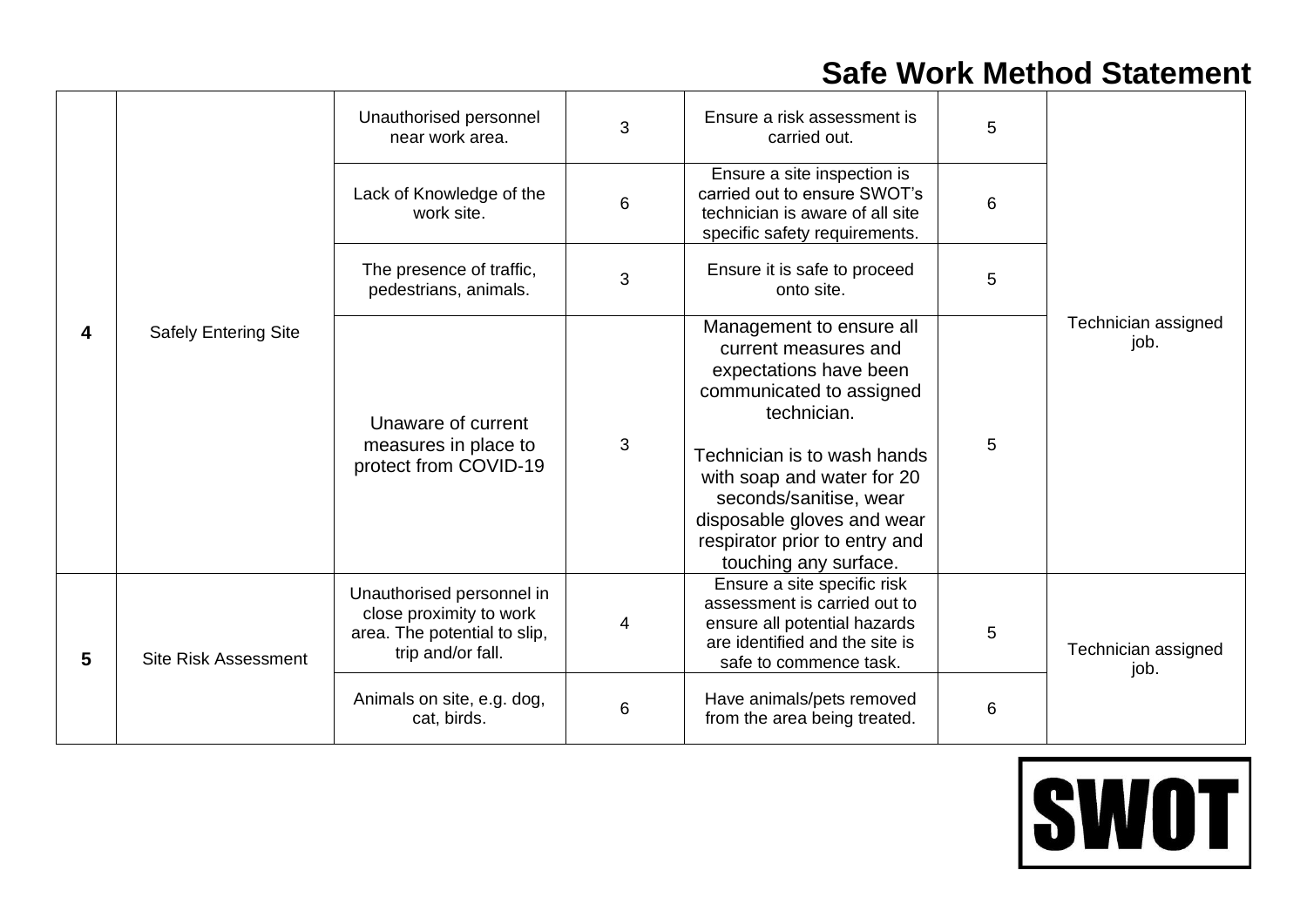|                |                                      | Incorrect PPE used.                                                               | 4 | Ensure all PPE used is correct<br>for the task being performed.                                                                                                                                                                   | 5               |                             |
|----------------|--------------------------------------|-----------------------------------------------------------------------------------|---|-----------------------------------------------------------------------------------------------------------------------------------------------------------------------------------------------------------------------------------|-----------------|-----------------------------|
|                |                                      | Potential for social<br>distancing of more than 2<br>metres to not be adhered to. | 3 | Technician to abort job if<br>social distancing minimum<br>distances not adhered to.                                                                                                                                              | 4               |                             |
|                |                                      | The presence of<br>unauthorized personnel.                                        | 4 | Ensure a site specific risk<br>assessment is carried out to                                                                                                                                                                       | 5               |                             |
|                | Removal of Equipment<br>from vehicle | The obstruction of traffic,<br>pedestrians, emergency<br>vehicles access.         | 4 | ensure all potential hazards<br>are identified and the site is<br>safe to commence task.                                                                                                                                          | 6               |                             |
| 6              |                                      | Incorrect equipment used to<br>perform task.                                      | 5 | Ensure all PPE used is correct<br>for the task being performed.                                                                                                                                                                   | 5               | Technician assigned<br>job. |
|                |                                      | The potential to slip, trip<br>and/or fall.                                       | 5 | Ensure equipment is<br>positioned safely and signs put<br>up to notify of need for caution<br>as necessary.                                                                                                                       | $6\phantom{1}6$ |                             |
|                |                                      | Non target species                                                                | 2 | Carry out a site inspection to<br>determine if non target species<br>are at risk.<br>Ensure all relevant MSDS<br>information is explained to<br>property owner.                                                                   | 5               |                             |
| $\overline{7}$ | <b>Application of Pesticide</b>      | Tampering                                                                         | 2 | It is important that when rodent<br>baiting is to be carried out it is<br>essential to ensure the safety<br>of the public staff, the<br>environment and non-target<br>species. Therefore where<br>baiting is required in external | 5               | Technician assigned<br>job  |

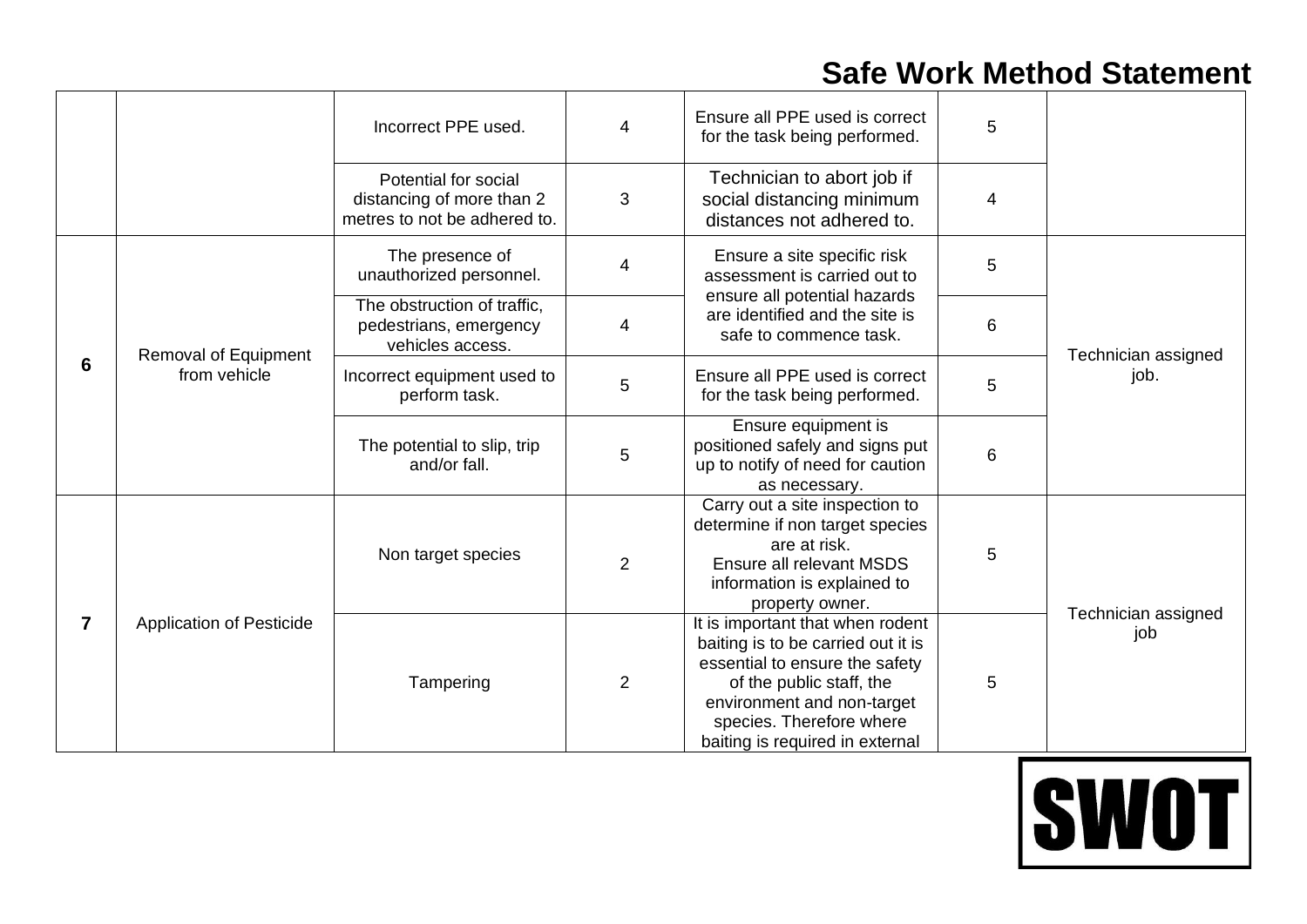|   |                              |                                                     |                | or vulnerable areas it is<br>important to only use tamper<br>resistant, secured lockable bait<br>stations.<br>Ensure all products used are<br>stored securely throughout<br>service.                                                                         |   |                             |
|---|------------------------------|-----------------------------------------------------|----------------|--------------------------------------------------------------------------------------------------------------------------------------------------------------------------------------------------------------------------------------------------------------|---|-----------------------------|
|   |                              | Spillage                                            | $\overline{2}$ | Ensure correct amounts are<br>used. Do not over fill bait<br>boxes.<br>Do not leave open containers<br>of products unsecured.                                                                                                                                | 5 |                             |
|   |                              | Slips, trips and spills.                            | 4              | Ensure work area is free of<br>obstacles.                                                                                                                                                                                                                    | 5 |                             |
| 8 | <b>Completion of Service</b> | Non removal of all service<br>equipment and product | 3              | All equipment is removed and<br>returned to vehicle and<br>correctly secured. All empty<br>containers removed and<br>disposed of in accordance to<br>manufacturers' guidelines. All<br>signage removed.<br>Wash hands thoroughly for at<br>least 20 seconds. | 5 | Technician assigned<br>job. |
|   |                              | Transfer of contaminants                            | 3              | Relevant personnel informed<br>of the completion of task and<br>the correct procedures<br>explained whilst pesticides are<br>present.<br>All paper work completed.                                                                                           | 5 | Technician assigned<br>job. |